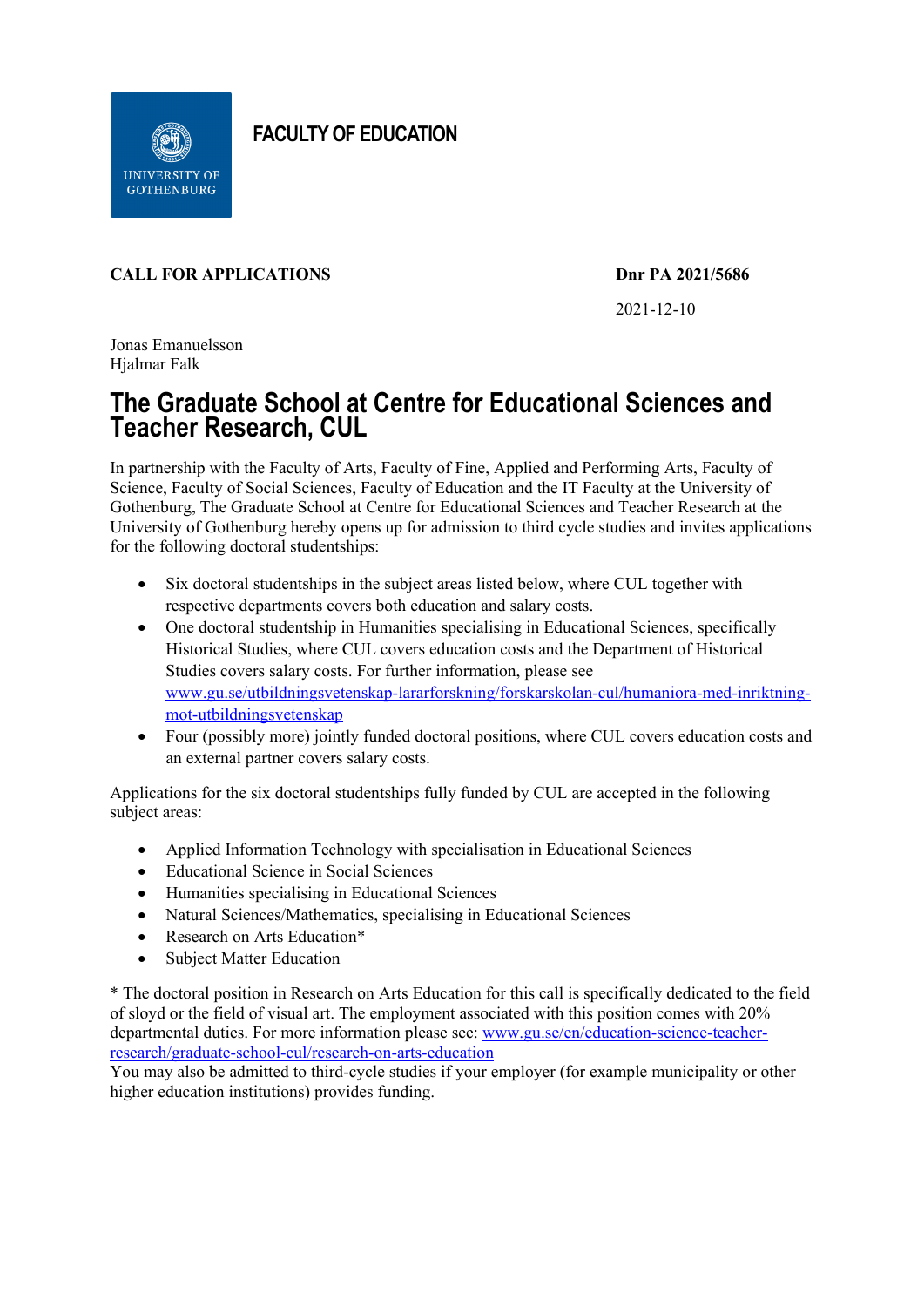Note that an employer-issued funding guarantee for the entire duration of the applicant's third-cycle studies must be enclosed with the application. If the applicant is admitted, a contract is established between the University of Gothenburg, the employer and the third-cycle student. Applications are accepted in the following subject areas:

- Applied Information Technology with specialisation in Educational Sciences
- Child and Youth Studies
- Educational Science in Social Sciences\*
- Food and Nutrition
- Humanities specialising in Educational Sciences
- Natural Sciences/Mathematics, specialising in Educational Sciences
- Pedagogical Work
- Research on Arts Education.
- Sport Science
- Subject Matter Education

\* Placement at the department of Psychology or the department of Social Work is not possible if you apply for Education Science in Social Science.

## Eligibility and assessment

The number of doctoral students admitted to third-cycle courses and study programmes may not exceed the number that can be offered supervision and otherwise acceptable conditions for study and whose studies are funded (Swedish Higher Education Ordinance Ch. 7 Sec. 34). The Department decides whether it has sufficient resources and supervisory capacity to admit third-cycle students. Acceptable conditions for study' mean that the third-cycle student can be provided work/office space, acceptable overall working conditions and the equipment needed for successful completion of the programme.

Admission to CUL's graduate school requires that the applicant fulfil both general and specific entry requirements (for more information, see each respective programme syllabus). He/she must also have completed a teaching degree. Programme syllabi are available at [https://www.gu.se/en/education](https://www.gu.se/en/education-science-teacher-research/graduate-school-cul/ten-subjects-at-doctoral-level)[science-teacher-research/graduate-school-cul/ten-subjects-at-doctoral-level](https://www.gu.se/en/education-science-teacher-research/graduate-school-cul/ten-subjects-at-doctoral-level)

In the assessment of applications, attention is given to the applicant's ability to:

- 1. present relevant and interesting research question
- 2. focus within the chosen problem area
- 3. describe how the research is planned to be conducted
- 4. justify the relevance of the research area to teacher education and educational work
- 5. argue for relevance in relation to educational science

### Assessment process and admission

Faculties that typically attract a large number of applicants perform a preliminary assessment of applications in order to create a shortlist of applicants. The shortlisted applications are thereafter assessed by two separate experts at the Faculty hosting the respective third-cycle subject area. A final selection is made by CUL's scientific council. Admissions are finalised both via an admission decision to the respective third-cycle subject area at the Department hosting the third-cycle student and via an